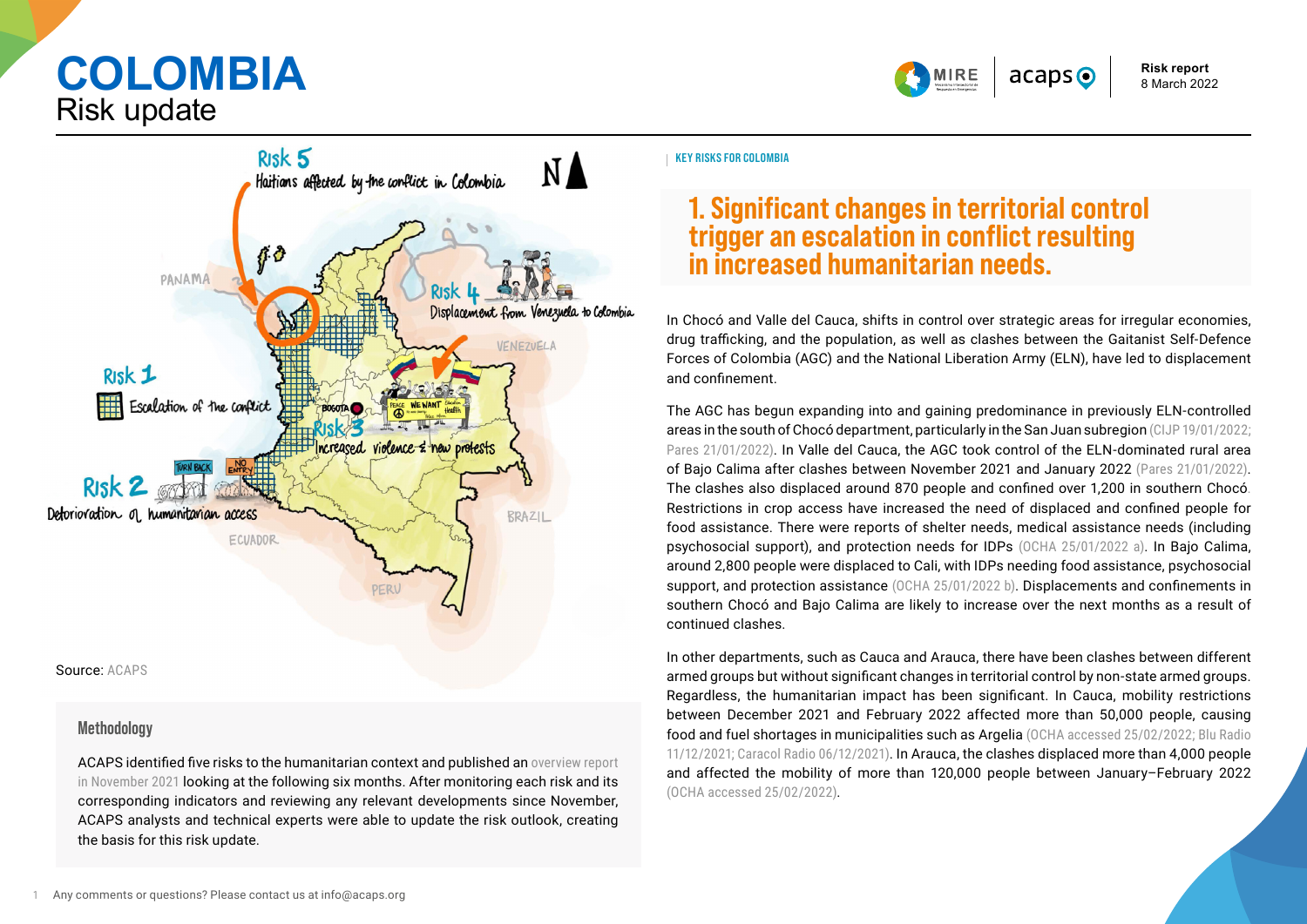

**KEY RISKS FOR COLOMBIA**

## **2. Escalating conflict leads to a significant deterioration of humanitarian access to the affected populations.**

This risk is materialising most notably in Arauca and Cauca departments, where the escalation of the conflict between ELN and FARC dissidents has significantly reduced humanitarian access.

In Arauca (Colombia) and Apure (Venezuela), clashes between the ELN and FARC dissidents started at the end of December 2021 and intensified in January 2022 [\(ACH 12/01/2022\)](https://www.humanitarianresponse.info/sites/www.humanitarianresponse.info/files/documents/files/sitrep_arauca_12ene2022_.pdf). As at mid-February, the escalation of violence had killed over 80 people and caused displacement in both Venezuela and Colombia. Overall, high insecurity, especially in rural areas, has constrained humanitarian response and access to information [\(OCHA 03/02/2022;](https://www.humanitarianresponse.info/en/operations/colombia/document/flash-update-n%C2%B02-desplazamiento-masivo-y-necesidades-de-protecci%C3%B3n) [ACH](https://www.humanitarianresponse.info/sites/www.humanitarianresponse.info/files/documents/files/sitrep_arauca_12ene2022_.pdf)  [12/01/2022 and](https://www.humanitarianresponse.info/sites/www.humanitarianresponse.info/files/documents/files/sitrep_arauca_12ene2022_.pdf) [30/01/2022\)](https://assessments.hpc.tools/assessment/evaluacion-rapida-de-necesidades-arauca-arauquita-tame-fortul-y-saravena-arauca-mire).

In Saravena, Arauca, armed groups have targeted local government buildings and attacked a human rights organisation with a car bomb [\(WOLA 31/01/2022;](https://www.wola.org/2022/01/colombia-begins-2022-with-alarming-violence/) [France 24 20/01/2022\)](https://www.france24.com/es/minuto-a-minuto/20220120-un-muerto-y-varios-heridos-deja-carro-bomba-en-frontera-entre-colombia-y-venezuela). They have also threatened hospitals, human rights defenders, and humanitarian workers because of their supposed alignment with whichever group's adversary [\(SWI 02/02/2022;](https://www.swissinfo.ch/spa/colombia-conflicto_cicr-pide-a-guerrillas-respetar-normas-humanitarias-en-su-guerra-en-colombia/47315568) [WOLA](https://www.wola.org/2022/01/colombia-begins-2022-with-alarming-violence/)  [31/01/2022;](https://www.wola.org/2022/01/colombia-begins-2022-with-alarming-violence/) [France 24 20/01/2022;](https://www.france24.com/es/minuto-a-minuto/20220120-un-muerto-y-varios-heridos-deja-carro-bomba-en-frontera-entre-colombia-y-venezuela) [Semana 31/01/2022\)](https://www.semana.com/nacion/articulo/la-amenaza-de-disidencias-de-las-farc-a-hospitales-y-empresas-en-arauca/202232/). Some medical personnel in Arauca have quit and left the region out of fear for their security [\(Infobae 27/01/2022\)](https://www.infobae.com/america/colombia/2022/01/27/conflicto-en-arauca-desata-renuncia-de-personal-medico/).

In Cauca, clashes between FARC dissidents and the ELN have constrained humanitarian access through an 'armed strike' (a strategy that armed groups impose to control movement in an area). The 'armed strike' on 4 December 2021 affected over 50,000 people and restrained the mobility and entrance of food, gasoline, and medicine [\(OCHA 16/12/2021\).](https://www.humanitarianresponse.info/sites/www.humanitarianresponse.info/files/documents/files/17122021_flash_update_no_2_desplazamientos_y_riesgos_en_argelia_cauca_vf.pdf)

Finally, between 23 and 26 February 2022, the ELN held an 'armed strike' at the national level during which violent attacks were reported in multiple departments such as Norte de Santander, Santander, Cauca, Casanare, and Chocó ([Insight Crime 02/03/2022\).](https://insightcrime.org/news/eln-show-of-force-confirms-its-unmatched-criminal-presence-in-colombia/)

During the 'armed strike', humanitarian missions were suspended in several departments, for example in Arauca, Vichada, and Valle del Cauca (KII 07/03/2022).

#### **KEY RISKS FOR COLOMBIA**

### **3. During the six months leading up to the 2022 elections violence against political and social leaders increases and new protests emerge, with humanitarian consequences.**

During the electoral period, violence against social and political leaders has increased, and the risk of further threats and murders continues. At the same time, there have been no major large-scale protests since November 2021, although the risk of large-scale protests increases as the election dates near and discontent for social and economic inequalities rises.

Colombia will hold elections for Congress on 13 March 2022 and for the presidency on 29 May. In January and February 2022, there were 89 acts of violence, including threats and assassinations, against political and social leaders, including congress candidates, which is a 35% increase compared to the same period before the 2018 elections [\(MOE 01/03/2022](https://www.moe.org.co/wp-content/uploads/2022/03/Sexto-informe-preelectoral-de-violencia.pdfhttps:/www.moe.org.co/wp-content/uploads/2022/03/Sexto-informe-preelectoral-de-violencia.pdf) and [01/02/2022\)](https://www.moe.org.co/comision-nacional-para-la-coordinacion-y-seguimiento-de-los-procesos-electorales-elecciones-congreso-y-presidencia-de-la-republica-2022/).

From January to mid-February 2022, 24 social leaders were killed [\(INDEPAZ 02/02/2022\)](https://indepaz.org.co/lideres-sociales-defensores-de-dd-hh-y-firmantes-de-acuerdo-asesinados-en-2022/). Threats against social leaders are likely underreported because of factors such as fear of reporting and a lack of institutional response [\(Ombudsman's Office 17/02/2022\)](https://alertasstg.blob.core.windows.net/alertas/004-22.pdf).

People in some of the Special Transitory Circumscription of Peace (CTEP) municipalities have faced threats and experienced the buying of votes [\(El Tiempo 28/01/2022\)](https://www.eltiempo.com/colombia/otras-ciudades/amenazas-de-fraude-y-violencia-electoral-en-montes-de-maria-denuncia-la-moe-647678). Some social leaders have asked for protection from the Government during their electoral campaigns [\(La](https://www.lasillavacia.com/historias/historias-silla-llena/estos-son-los-riesgos-de-las-curules-de-paz-en-el-caribe/)  [Silla Vacía 28/11/2022;](https://www.lasillavacia.com/historias/historias-silla-llena/estos-son-los-riesgos-de-las-curules-de-paz-en-el-caribe/) [El Espectador 21/01/2022\).](https://www.elespectador.com/colombia-20/paz-y-memoria/curules-de-paz-falta-de-recursos-y-violencia-son-los-mayores-riesgos/)

The 167 municipalities corresponding to CTEP zones, especially in the Pacific Coast, are of particular concern. Both the civil society platform Electoral Observation Mission (MOE) and the Ombudsman's Office highlight CTEP municipalities to be at high risk of violence in connection with the elections because of armed groups seeking territorial and social control (MOE 24/01/2022 and [01/03/2022;](https://www.moe.org.co/wp-content/uploads/2022/03/Sexto-informe-preelectoral-de-violencia.pdfhttps:/www.moe.org.co/wp-content/uploads/2022/03/Sexto-informe-preelectoral-de-violencia.pdf) [Ombudsman's Office 17/02/2022\)](https://alertasstg.blob.core.windows.net/alertas/004-22.pdf).